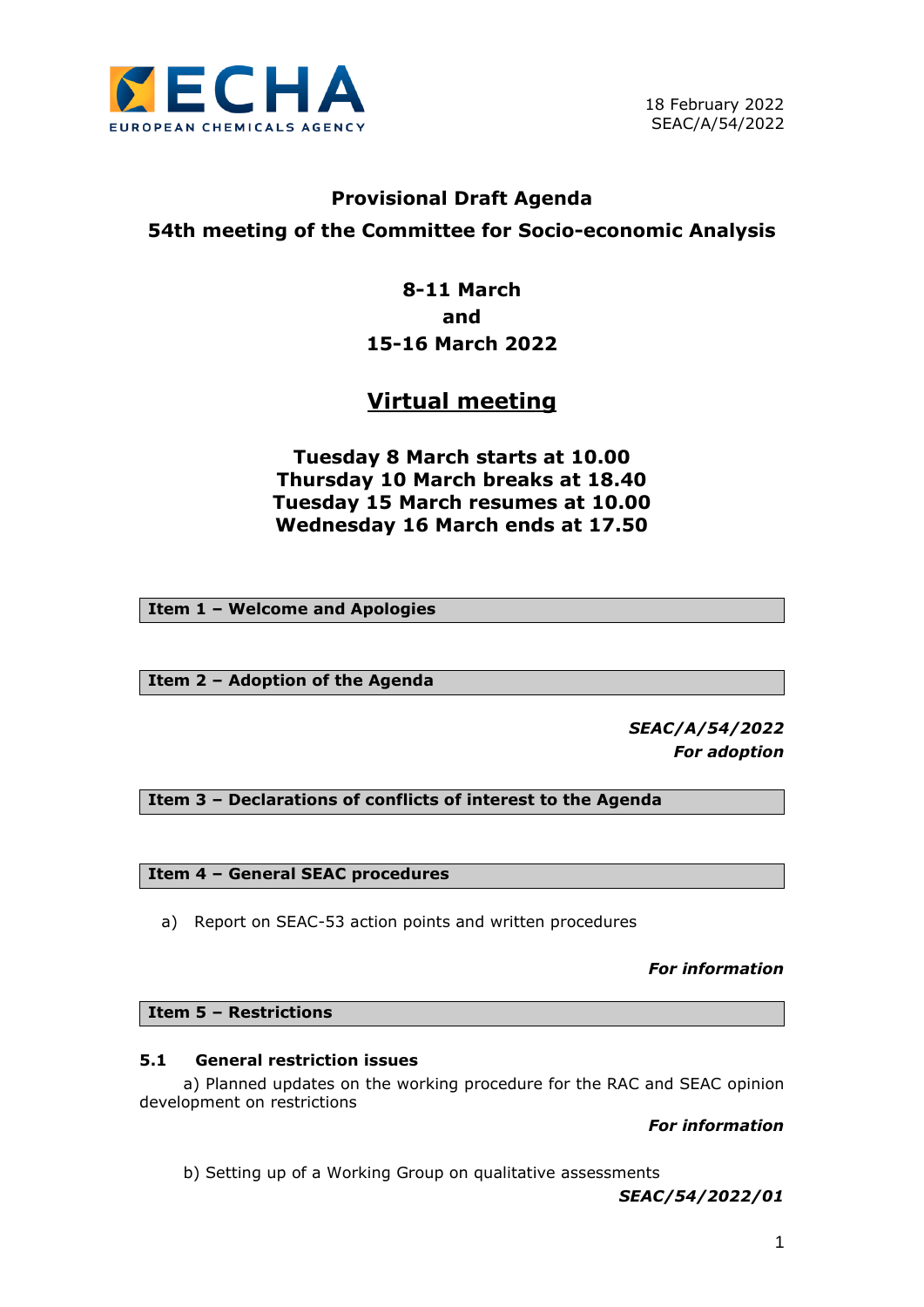## **5.2 Restriction Annex XV dossiers**

- a) Conformity check and key issues discussion
	- 1) Per- and polyfluoroalkyl substances (PFAS) in fire-fighting foams

#### *For discussion and agreement*

- b) Opinion development
	- 1) Substances containing polycyclic aromatic hydrocarbons (PAHs) in clay targets for shooting – First draft opinion
	- 2) 2,4-dinitrotoluene Second draft opinion
	- 3) Lead and its compounds in ammunition and fishing tackles Assessment of the comments from the third-party consultation & SEAC draft opinion for the fishing sector

## *For discussion*

4) 1,6,7,8,9,14,15,16,17,17,18,18-Dodecachloropentacyclo-  $[12.2.1.1^{6,9}.0^{2,13}.0^{5,10}]$ octadeca-7,15-diene ("Dechlorane Plus"™) – Third draft opinion

#### *For agreement*

## **5.3 Appointment of (co-)rapporteurs for restriction dossiers (closed session)**

## *SEAC/54/2022/02 Restricted room document For agreement*

## **Item 6 – Authorisation**

## **6.1 General authorisation issues**

- a) Update on incoming/future applications
- b) Update of technical guidance for rapporteurs
- c) AfA Overview table

#### *For information*

## **6.2 Authorisation applications**

a) Discussion on key issues

13 applications for authorisation (chromium trioxide, 4-tert-OPnEO, 4- NPnEO) from November 2021 submission window

*For discussion*

- b) Agreement on draft opinion
	- 1. 231\_CT\_Kesseboehmer (1 use)
	- 2. 236\_SD\_Robur (1 use)
	- 3. 237\_CT\_Nobili (1 use)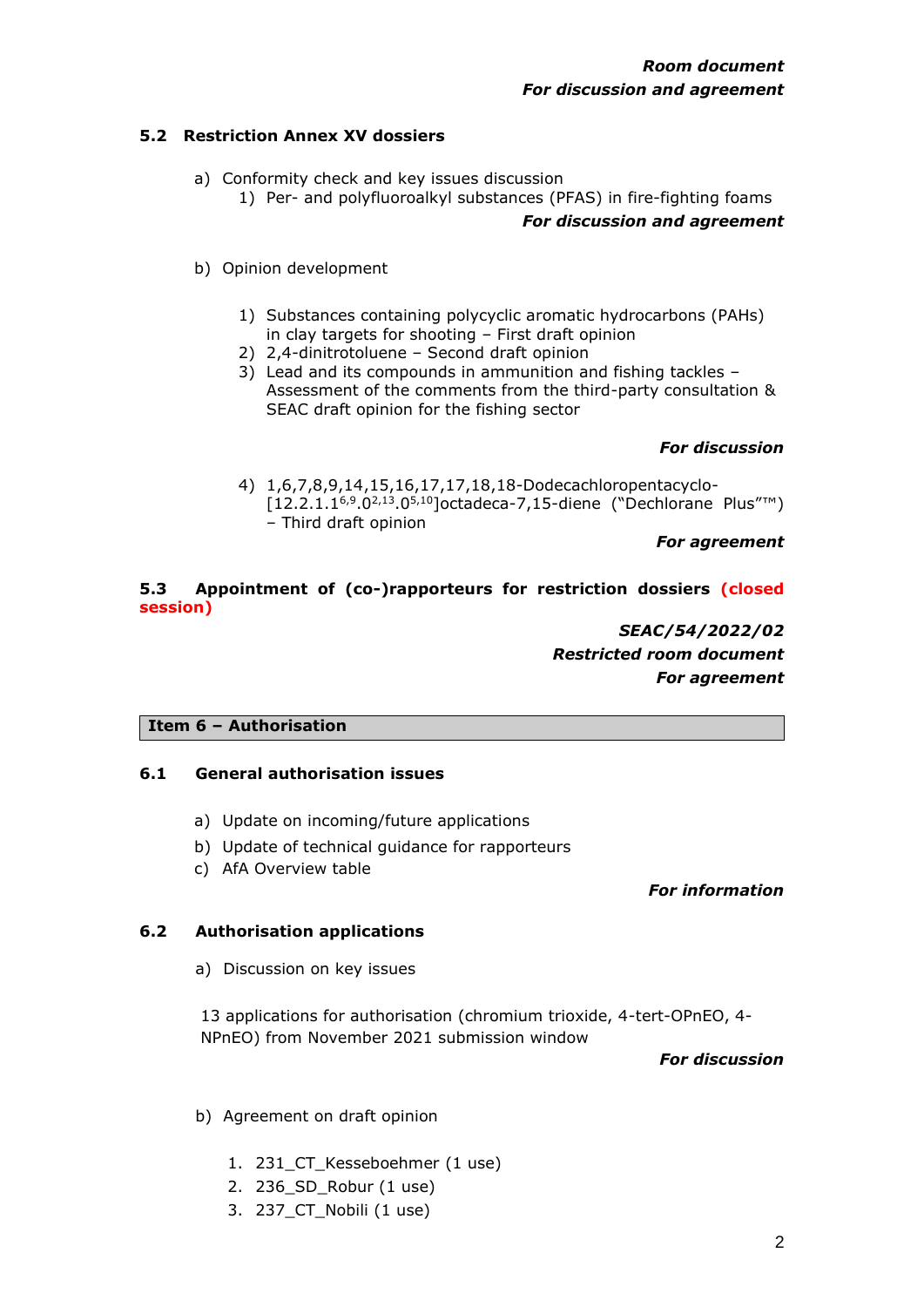- 4. 238\_CT\_Hueck (1 use)
- 5. 239\_OPE\_NPE\_Prionics (1 use)
- 6. 240\_OPE\_Alexion (1 use)
- 7. 241\_CT\_Gessi (1 use)
- c) Adoption of opinion

1. 224\_RR1\_EDC\_Eurenco (1 use)

*For discussion and adoption*

*For discussion and agreement*

## **6.3 Appointment of (co-)rapporteurs for authorisation applications (closed session)**

*SEAC/54/2022/03 Restricted room document For agreement*

**Item 7 – Article 77(3)(c) requests**

None

## **Item 8 – AOB**

a) Update of the work plan

*For information*

## **Item 9 – Action points and main conclusions of SEAC-54**

Table with Conclusions and Action points from SEAC-54

*For adoption*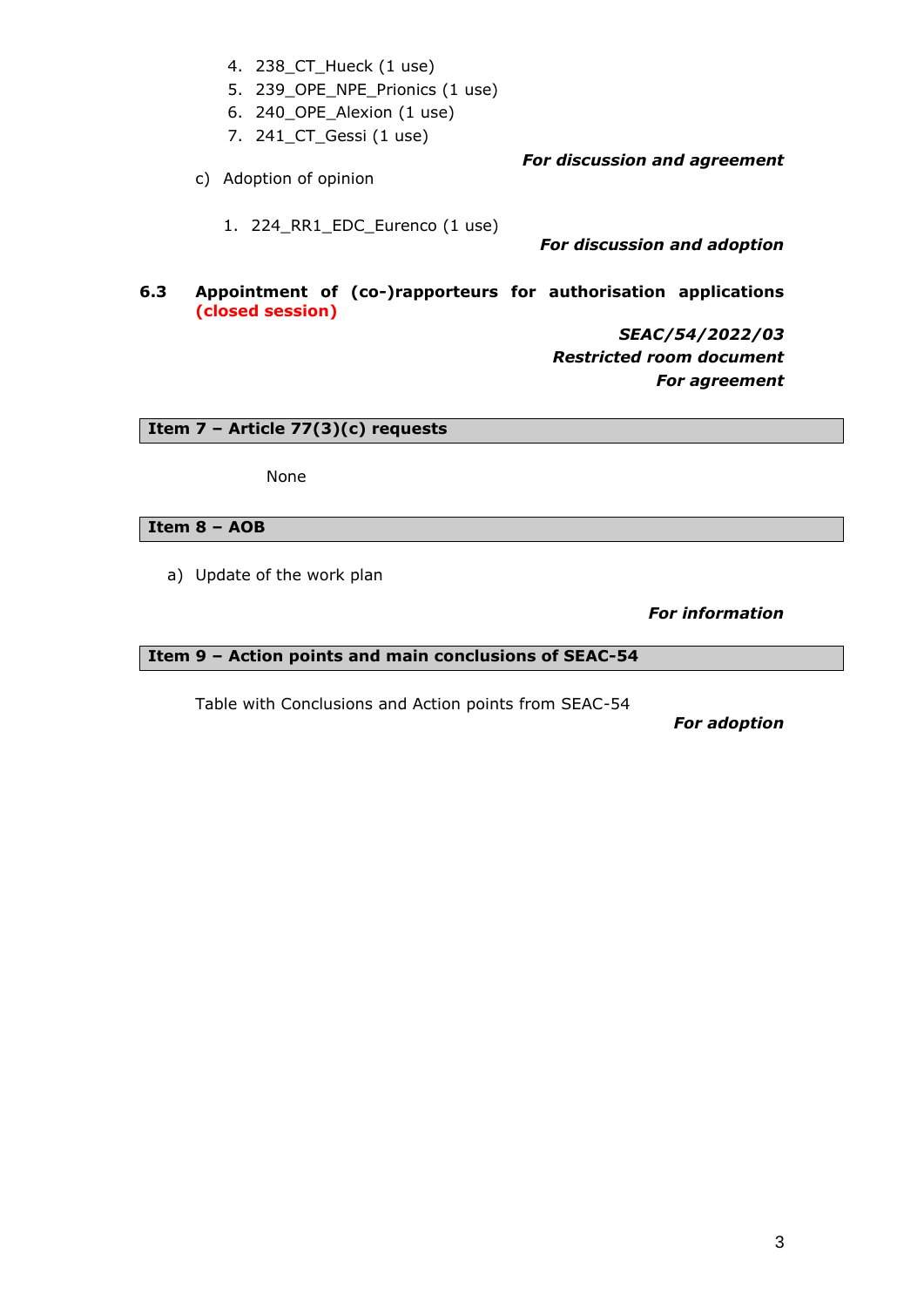#### PROVISIONAL TIMELINE FOR THE DISCUSSIONS AT SEAC-54

Please note that timings are approximate. Changes may be made by the Chair before and during the meeting in order to accommodate the discussions.

#### Week 1

#### **Tuesday 8 March 2022: Morning session (chaired by María Ottati)**

|       |             | 10:00 10:10 Welcome and apologies                                                                        |
|-------|-------------|----------------------------------------------------------------------------------------------------------|
|       |             | 10:10 10:15 Adoption of the agenda                                                                       |
|       |             | 10:15 10:20 Declarations of conflicts of interest to the Agenda                                          |
| 10:20 | 10:40       | Report on SEAC-53 action points, written procedures and<br>update on other ECHA bodies                   |
|       | 10:40 11:00 | General issues:<br>- New AfAs received during February 2022 submission<br>window<br>- AfA Overview table |
|       |             | 11:00 11:30 Coffee break                                                                                 |
| 11:30 | 12:20       | General issues:<br>- Update of technical guidance for rapporteurs                                        |
|       | 12:50 14:20 | 12:20 12:50 224_RR1_EDC_Eurenco - Adoption of opinion<br>Lunch                                           |

## **Tuesday 8 March 2022: Afternoon session (chaired by María Ottati)**

| 14:20 15:50 RESTR | Per- and polyfluoroalkyl substances (PFAS) in fire-fighting<br>foams - Conformity check and key issues discussion |
|-------------------|-------------------------------------------------------------------------------------------------------------------|
| 15:50 16:20       | Coffee break                                                                                                      |
| 16:20 17:05 RESTR | Working procedure on Restrictions opinion development                                                             |
| 17:05 17:30 AOB   | Open issues                                                                                                       |
|                   | Optional social event                                                                                             |

**Wednesday 9 March 2022: Morning session (chaired by María Ottati)**

- 10:00 10:50 239\_OPE\_NPE\_Prionics Agreement on draft opinion
- *10:50 11:20 Coffee break*
- 11:20 12:30 231\_CT\_Kesseboehmer Agreement on draft opinion
- *12:30 14:00 Lunch*

## **Wednesday 9 March 2022: Afternoon session (chaired by Kalle Kivelä)**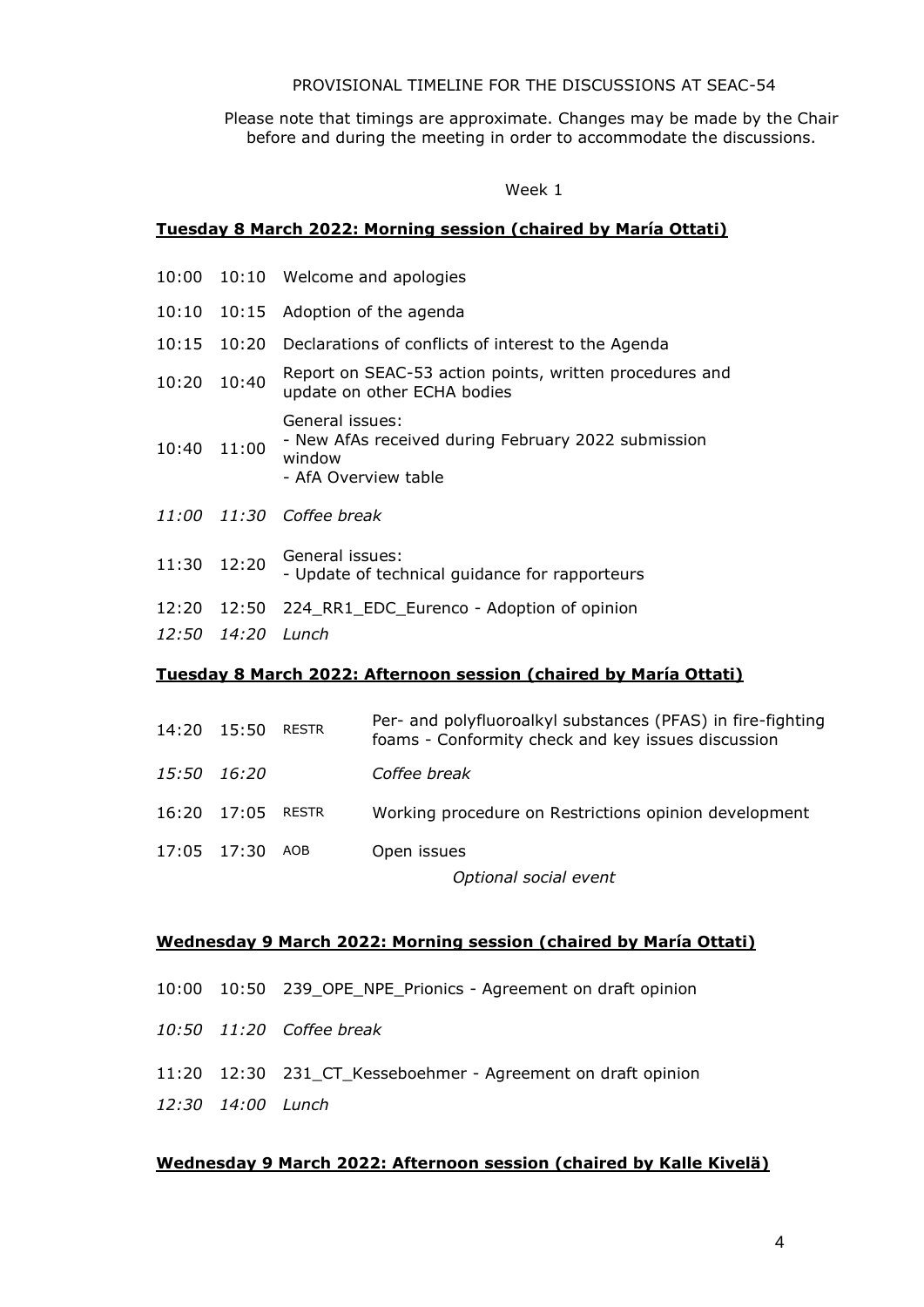- 14:00 15:00 1,6,7,8,9,14,15,16,17,17,18,18-Dodecachloropentacyclo- [12.2.1.16'9.0<sup>2'13</sup>.0<sup>5'10</sup>]octadeca-7,15-diene ("Dechlorane Plus"™) - Third draft opinions discussion
- *15:00 15:30 Coffee break* 15:30 16:30 [12.2.1.1<sup>6</sup><sup>9</sup>.0<sup>2/13</sup>.0<sup>5/10</sup>]octadeca-7,15-diene ("Dechlorane 1,6,7,8,9,14,15,16,17,17,18,18-Dodecachloropentacyclo- Plus"™) *contd.*

#### **Thursday 10 March 2022: Morning session (chaired by María Ottati)**

- 10:00 11:10 241\_CT\_Gessi Agreement on draft opinion
- *11:10 11:40 Coffee break*
- 11:40 12:50 237\_CT\_Nobili Agreement on draft opinion
- *12:50 14:20 Lunch*

#### **Thursday 10 March 2022: Afternoon session (chaired by María Ottati)**

- 14:20 16:20 Substances containing polycyclic aromatic hydrocarbons (PAHs) in clay targets for shooting - First draft opinion
- *16:20 16:50 Coffee break*
- 16:50 17:35 Changes in the tool used for consultations on SEAC opinions
- 17:35 18:20 Setting up of a Working Group on qualitative assessments
- 18:20 18:40 Agreement on conclusions and action points (Week 1)

#### *END OF WEEK 1*

#### **Tuesday 15 March 2022: Morning session (chaired by María Ottati)**

- 10:00 11:10 238\_CT\_Hueck Agreement on draft opinion
- *11:10 11:40 Coffee break*
- 11:40 12:50 236\_SD\_Robur Agreement on draft opinion
- *12:50 14:20 Lunch*

#### **Tuesday 15 March 2022: Afternoon session (chaired by María Ottati)**

|             | Lead and its compounds in ammunition and fishing tackles -<br>14:20 16:20 Assessment of the comments from the third party<br>consultation & SEAC draft opinion for the fishing sector |
|-------------|---------------------------------------------------------------------------------------------------------------------------------------------------------------------------------------|
|             | 16:20 16:50 Coffee break                                                                                                                                                              |
| 16:50 18:50 | Lead and its compounds in ammunition and fishing tackles<br>contd.                                                                                                                    |